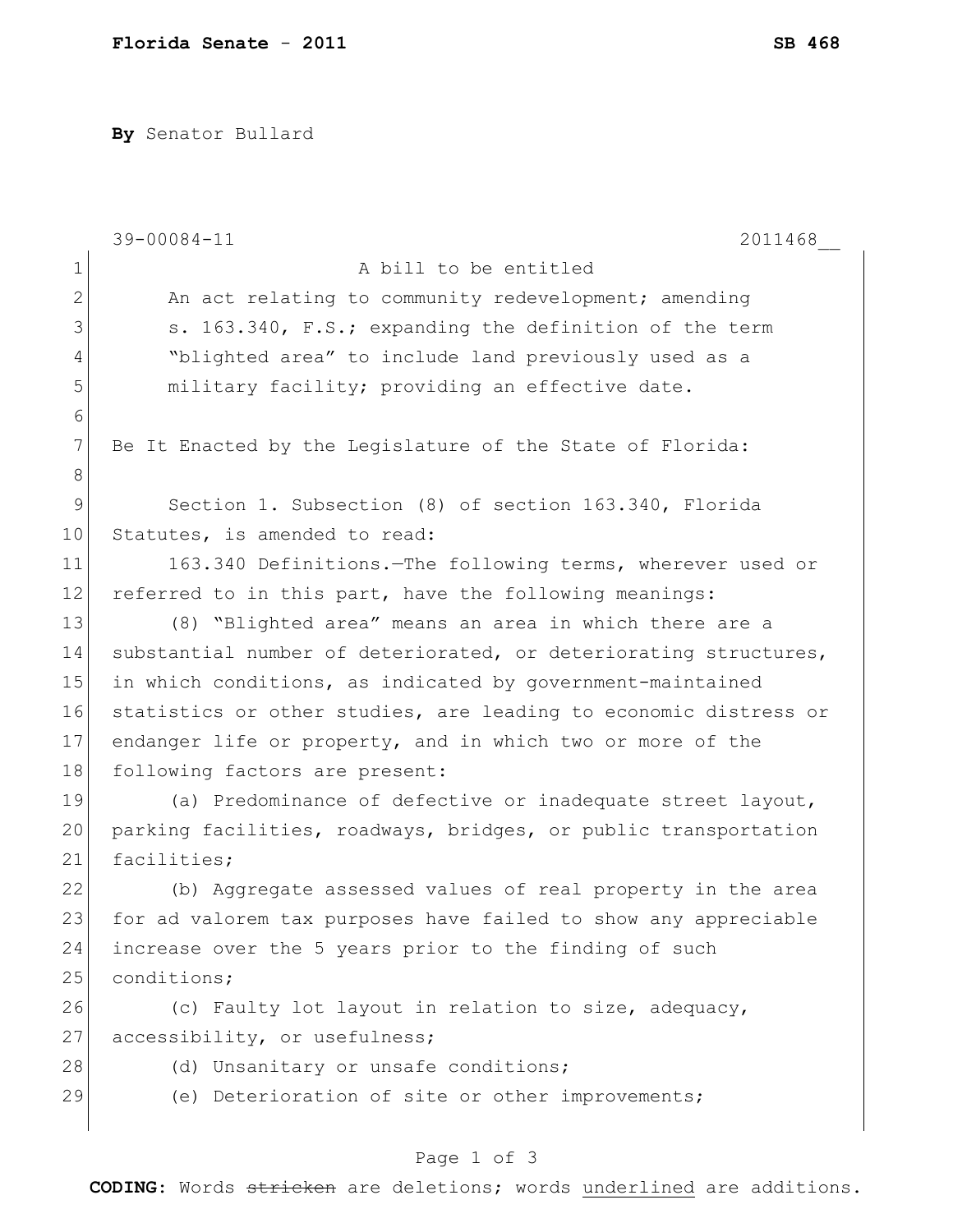|    | 39-00084-11<br>2011468                                                         |
|----|--------------------------------------------------------------------------------|
| 30 | (f) Inadequate and outdated building density patterns;                         |
| 31 | (g) Falling lease rates per square foot of office,                             |
| 32 | commercial, or industrial space compared to the remainder of the               |
| 33 | county or municipality;                                                        |
| 34 | (h) Tax or special assessment delinquency exceeding the                        |
| 35 | fair value of the land;                                                        |
| 36 | (i) Residential and commercial vacancy rates higher in the                     |
| 37 | area than in the remainder of the county or municipality;                      |
| 38 | (j) Incidence of crime in the area higher than in the                          |
| 39 | remainder of the county or municipality;                                       |
| 40 | (k) Fire and emergency medical service calls to the area                       |
| 41 | proportionately higher than in the remainder of the county or                  |
| 42 | municipality;                                                                  |
| 43 | (1) A greater number of violations of the Florida Building                     |
| 44 | Code in the area than the number of violations recorded in the                 |
| 45 | remainder of the county or municipality;                                       |
| 46 | (m) Diversity of ownership or defective or unusual                             |
| 47 | conditions of title which prevent the free alienability of land                |
| 48 | within the deteriorated or hazardous area; or                                  |
| 49 | (n) Governmentally owned property with adverse                                 |
| 50 | environmental conditions caused by a public or private entity.                 |
| 51 |                                                                                |
| 52 | However, the term "blighted area" also means any area in which                 |
| 53 | at least one of the factors identified in paragraphs (a) through               |
| 54 | (n) is $\frac{1}{\sqrt{1-x}}$ present and all taxing authorities subject to s. |
| 55 | 163.387(2)(a) agree, either by interlocal agreement, by <del>or</del>          |
| 56 | agreements with the agency, or by resolution, that the area is                 |
| 57 | blighted, or the area was previously used as a military                        |
| 58 | facility, is undeveloped, and consists of land that the Federal                |

## Page 2 of 3

**CODING**: Words stricken are deletions; words underlined are additions.